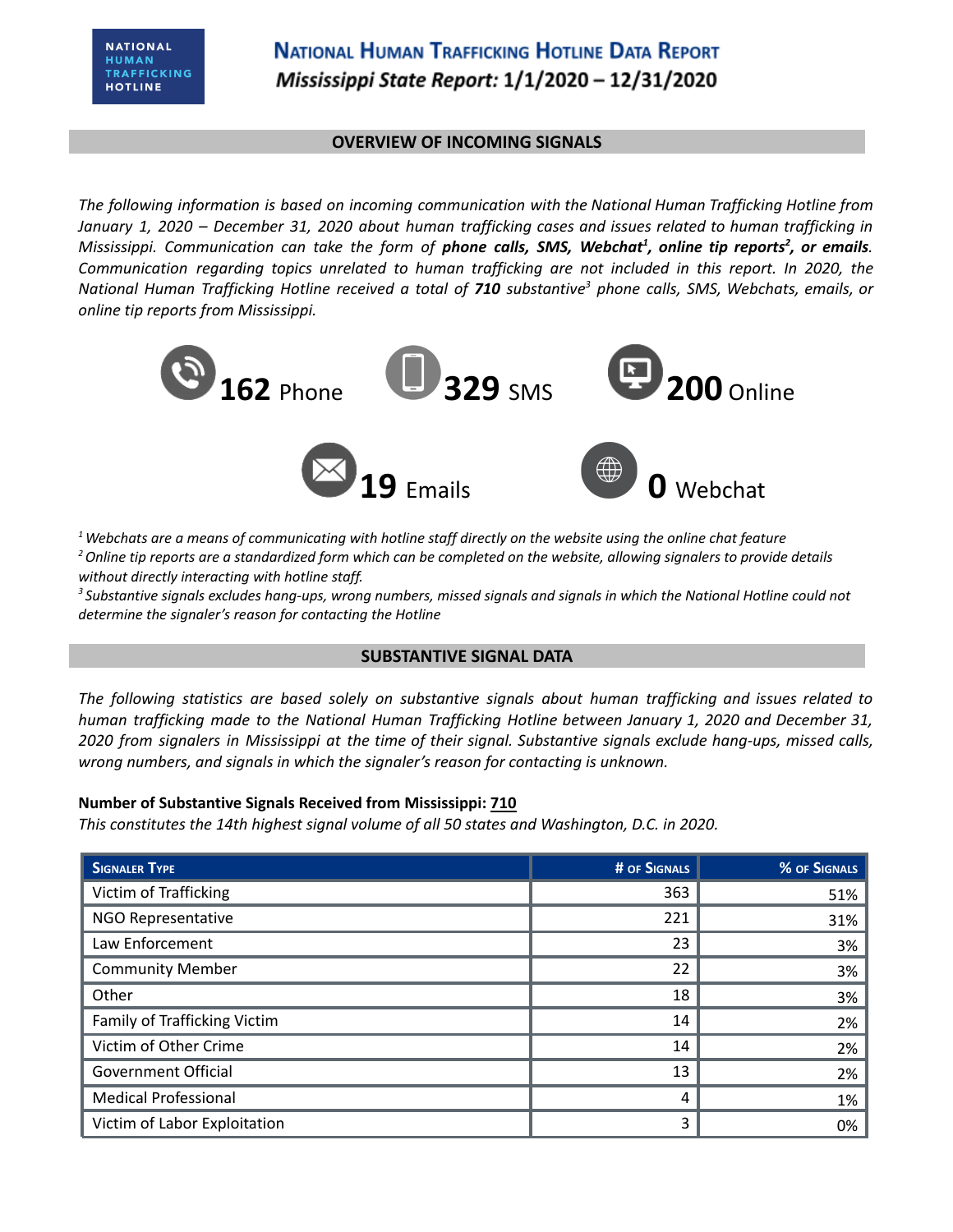# **NATIONAL HUMAN TRAFFICKING HOTLINE DATA REPORT** Mississippi State Report: 1/1/2020 - 12/31/2020

| Mental Health Professional                                  |     | 0% l |
|-------------------------------------------------------------|-----|------|
| Not Specified                                               |     | 0% ነ |
| Caller Types Referenced Fewer than Three Times <sup>1</sup> |     | 1%   |
| <b>TOTAL # OF SUBSTANTIVE SIGNALS</b>                       | 710 |      |

 $1$ To protect the identity of the people we serve, the National Human Trafficking Hotline does not disclose exact statistics *related to venues, industries, victim information or caller information referenced fewer than three times.*

#### **DATA ABOUT HUMAN TRAFFICKING SITUATIONS**

Each request submitted to the hotline is evaluated for evidence of potential human trafficking. In Mississippi, a *total of 187 unique situations (incidents) of potential human trafficking were reported to the hotline.*

| <b>PRIMARY REASON FOR CONTACTING THE NATIONAL HOTLINE</b> | # OF SITUATIONS | <b>% OF SITUATIONS</b> |
|-----------------------------------------------------------|-----------------|------------------------|
| <b>Access Service Referrals</b>                           | 11              | 6%                     |
| Report a Trafficking Tip                                  | 172             | 92%                    |
| <b>Request Crisis Assistance</b>                          |                 | 2%                     |
| Request General Information <sup>2</sup>                  |                 | 0%                     |
| <b>TOTAL # OF SITUATIONS</b>                              | 187             |                        |

<sup>2</sup>Requests for general information are situations in which an individual who is aware of a specific situation of potential trafficking may contact the National Human Trafficking Hotline for general information about human trafficking or to learn more about services available to trafficking victims. Requests for T&TA (Training and Technical Assistance) are situations in which service providers or law enforcement working with a victim of trafficking contact the National Hotline for technical *assistance.*

| <b>VENUE/INDUSTRY OF POTENTIAL TRAFFICKING</b>               | <b># OF SITUATIONS</b> | <b>% OF SITUATIONS</b> |
|--------------------------------------------------------------|------------------------|------------------------|
| <b>Sex</b>                                                   | 171                    | 91%                    |
| Venue Not Specified                                          | 91                     | 49%                    |
| Residence-Based Commercial Sex                               | 31                     | 17%                    |
| Pornography                                                  | 26                     | 14%                    |
| Hotel/Motel-Based                                            |                        | 4%                     |
| Other Venue                                                  | 5                      | 3%                     |
| <b>Escort/Delivery Service</b>                               | 3                      | 2%                     |
| Street-Based                                                 | 3                      | 2%                     |
| <b>Illicit Massage/Spa Business</b>                          | 3                      | 2%                     |
| Venues Referenced in Fewer than Three Cases <sup>4</sup>     | $\overline{2}$         | 1%                     |
| Labor                                                        | 10                     | 5%                     |
| Industries Referenced in Fewer than Three Cases <sup>4</sup> | 10                     | 5%                     |
| <b>Sex and Labor</b>                                         | $\overline{2}$         | 1%                     |
| Trafficking Type Not Specified <sup>5</sup>                  | 4                      | 2%                     |
| <b>TOTAL # OF POTENTIAL TRAFFICKING SITUATIONS</b>           | 187                    | 100.0%                 |